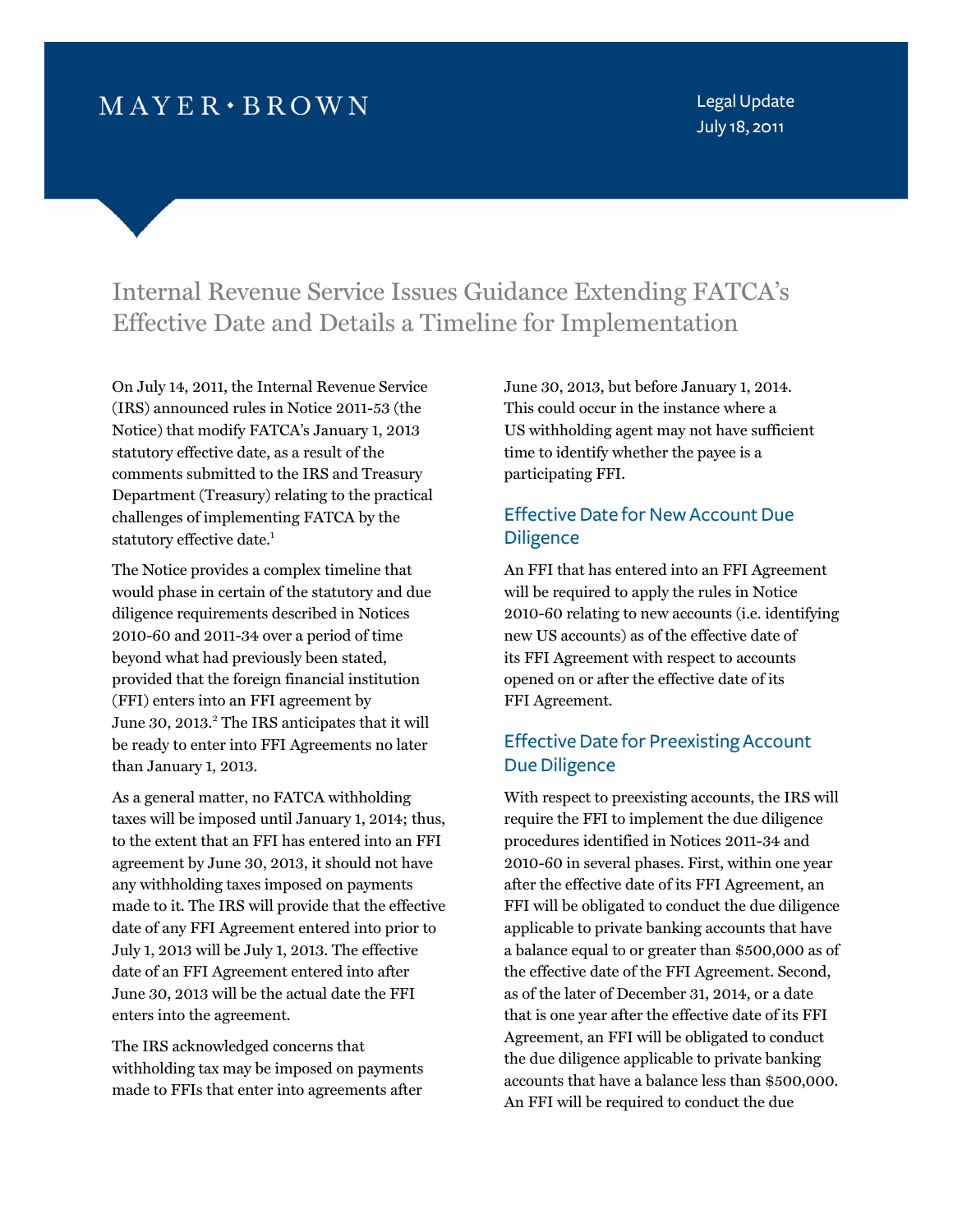diligence required by Notices 2010-60 and 2011-34 (and pursuant to forthcoming regulations) for all remaining preexisting accounts within two years of the effective date of its FFI Agreement.

### Information Reporting for 2013

Any account for which a participating FFI has received a Form W-9 by June 30, 2014, must be reported to the IRS by September 30, 2014. Generally, this should include private banking accounts identified under the timeline discussed above, any new US accounts opened after the effective date of the FFI Agreement and any accounts documented as US accounts under the procedures in Notice 2011-34 relating to low value accounts, accounts subject to an electronic search of US indicia, or accounts with balances that exceed \$500,000.

An FFI that does not undertake "1099 reporting," would only be obligated to report under the procedures described in Notice 2011-34, but in the first year would only be obligated to report certain identifying information regarding the owner (e.g., name, address, US taxpayer identification number), the account balance as of December 31, 2013 (or balance as of date of account closure, if the account was closed prior to December 31, 2013) and the account number. Reporting for future years would be made pursuant to the rules as described in Notice 2011-34.

An FFI that undertakes 1099 reporting would be permitted to report the identifying information of the owner and the account number for its first report filed by September 30, 2014.

To the extent that an account holder has not provided a waiver to the FFI, that client would be considered recalcitrant and would be subject to reporting as such pursuant to Notice 2010-60 (and future guidance).

# Post 2013 Information Reporting

Reporting for post-2013 years will occur pursuant to the guidance issued in Notice 2010-60, Notice 2011-34 and future guidance.

## Withholding Taxes on Withholdable and Passthru Payments

For payments made on or after January 1, 2014, withholding agents (whether US or non-US, including participating FFIs) will be obligated to withhold tax under section 1471(a) for only US source payments of "FDAP" (generally dividends, interest, rents, royalties and other fixed or determinable annual or periodic income). For payments made on or after January 1, 2015, withholding agents will be obligated to withhold pursuant to section 1471(a) for all withholdable payments (including both US source payments of FDAP and gross proceeds from the sale or other disposition of any property of a type which can produce interest or dividends from sources within the United States.

Passthru payments made prior to January 1, 2015 are not subject to withholding by a participating FFI. Participating FFIs will not be required to compute or publish their passthru payment percentage until the first quarter of 2014.

# Qualified Intermediary and Other Withholding Agreements

All Qualified Intermediary (QI) Agreements that are scheduled to expire on December 31, 2012 are to be extended through December 31, 2013. Any FFI that enters into an FFI Agreement on or before December 31, 2013, will be considered to have renewed its QI Agreement or other Withholding Agreement.

### Substantive Guidance

The Notice also contains two items of substantive guidance. First, the Notice clarifies that future regulations will contain additional guidance regarding the due diligence procedures applicable to private banking accounts. In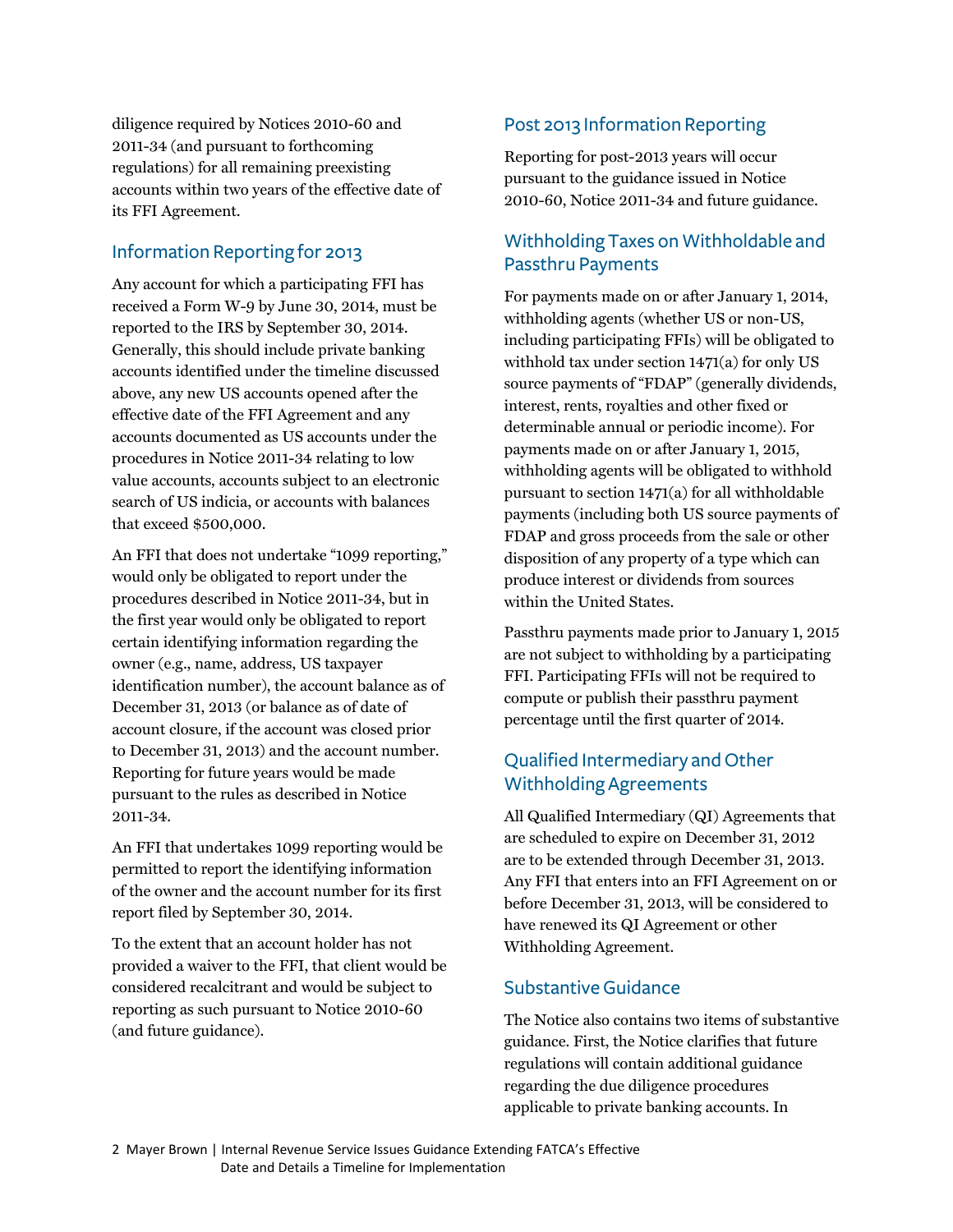<span id="page-2-0"></span>particular, this future guidance will provide that for purposes of applying the due diligence procedures applicable to private banking accounts: (i) although client relationship managers will continue to be required to disclose any actual knowledge they may have regarding the account holder's status as a US person, the review of client files may be accomplished by any person designated by the FFI, and (ii) accounts subject to due diligence procedures and identified as either US or non-US accounts will not be subject to additional due diligence procedures in subsequent years, unless the account undergoes a change of circumstance.

The Notice also provides additional guidance relating to the grandfathered obligation rule and passthru payments. In particular, the Notice provides that an obligation that qualifies for the grandfathered obligation rule includes any legal agreement that produces or that could produce passthru payments (including withholdable payments) but not including any instrument that is treated as equity for US tax purposes, or any legal instrument that lacks a definitive expiration or term.

#### Timeline for Future Guidance

Treasury and the IRS anticipate issuing proposed FATCA regulations by December 31, 2011. After the notice and comment period relating to the proposed regulations, it is expected that final FATCA regulations will be issued during the summer of 2012. In conjunction with the regulations, Treasury and the IRS will issue draft and, subsequently, final versions of the FFI agreement and reporting forms for use by withholding agents and participating FFIs in the summer of 2012.

#### **Endnotes**

<sup>1</sup> The term "FATCA" is an acronym referring to the Foreign Account Tax Compliance Act of 2009, proposed legislation that was substantially incorporated into Subtitle A of Title V of the Hiring Incentives to Restore Employment Act of 2010 (HIRE Act), P.L. 111-147, enacted on March 18, 2010. The HIRE Act, imposed new information reporting and withholding tax rules contained in chapter 4 (i.e., sections 1471 through 1472 of the Internal Revenue Code (the Code)).

 All references herein, unless specified, are to the Code of 1986, as amended, and the regulations thereunder.

2 For more information please see our previous discussion of these requirements in US Treasury Department and Internal Revenue Service Issue Supplementary FATCA Guidance (April 28, 2011) available at [http://www.mayerbrown.com/publications/article.asp?id=](http://www.mayerbrown.com/publications/article.asp?id=10895&nid=6) 10895&nid=6, and US IRS Issues Preliminary FATCA Guidance Establishing Due Diligence Procedures and Information Reporting Rules for Foreign Financial Institutions (Sept. 16, 2010)

[http://www.mayerbrown.com/publications/article.asp?id=](http://www.mayerbrown.com/publications/article.asp?id=9644&nid=6) 9644&nid=6.

*For more information about the issues raised in this Legal Update, please contact any of the following lawyers or your regular Mayer Brown contact.* 

**Jonathan A. Sambur** +1 202 263 3256 jsambur@mayerbrown.com

**James R. Barry** +1 312 701 7169 jbarry@mayerbrown.com

**Donald C. Morris** +1 312 701 7126 dmorris@mayerbrown.com

**Megan K. Hall** +1 202 263 3360 mhall@mayerbrown.com